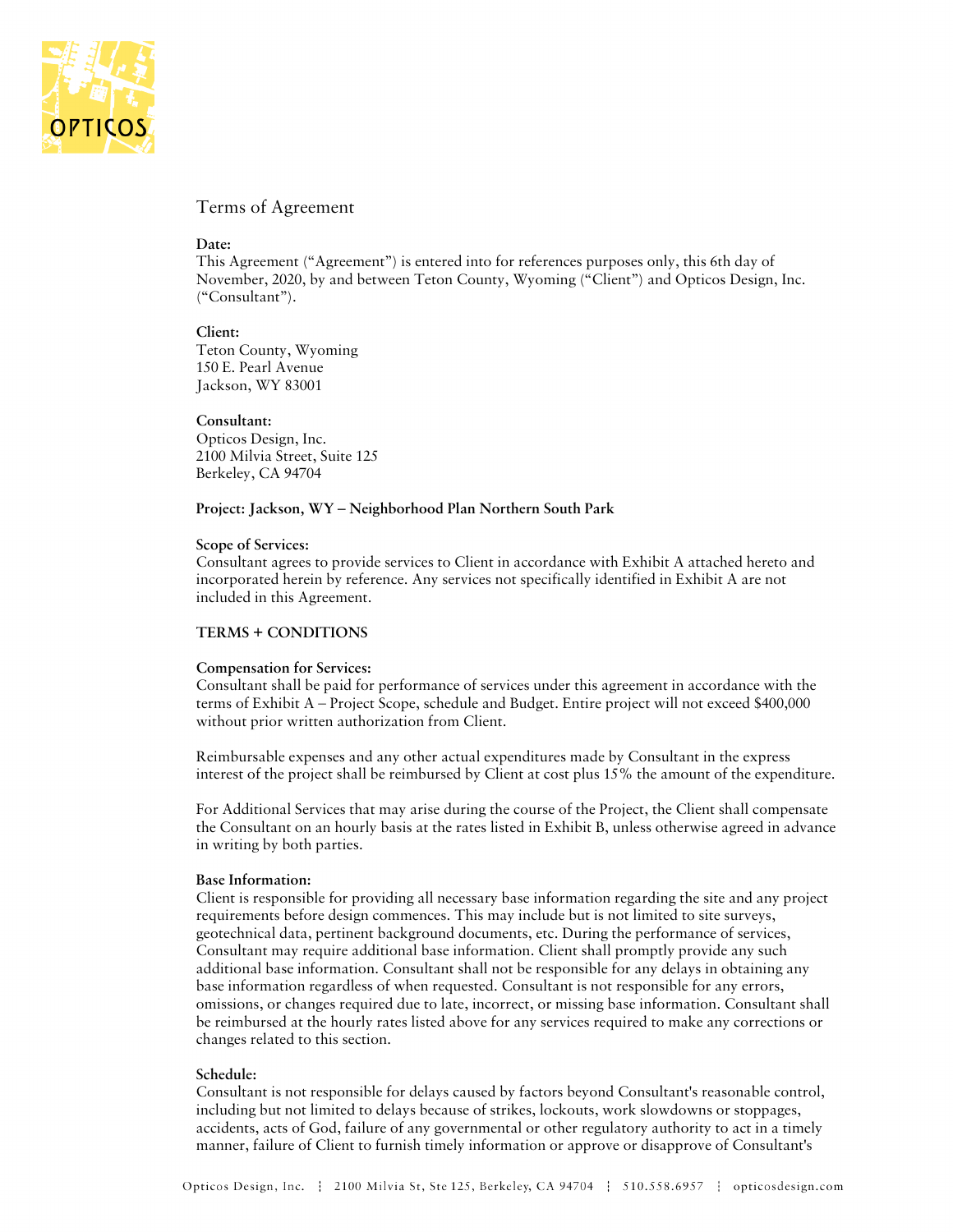

services or work product promptly, or delays caused by faulty performance by Client or by contractors of any level. When such delays beyond Consultant's reasonable control occur, Client agrees Consultant is not responsible for damages, nor shall Consultant be deemed to be in default of this Agreement.

#### Client Duties:

Client shall pay all bills in a timely manner and promptly notify Consultant of any change of address or contact information. Client shall also reply to Consultant's requests in a timely manner.

Client acknowledges that it has responsibilities according to the project plan and schedule. Consultant is not responsible for any errors, omissions, or changes required due to Client's late or unfulfilled responsibilities. Client also recognizes that delays in the schedule create additional staffing and other costs to the Consultant. Therefore, if the project schedule is delayed due to Client's late or unfulfilled responsibilities, Consultant shall be paid for additional services on an hourly basis for all services provided from the initial delay date until Client has fulfilled its responsibilities. Client and Consultant will work together to establish a revised schedule based on actual fulfillment dates of Client's responsibilities.

### **Ownership, Alteration and Use of Documents:**

The Consultant's documents and deliverables, including electronic files, are the work papers of the Consultant and the Consultant's instruments of professional service. Nevertheless, upon completion of the services and payment in full of all monies due to the Consultant, the Client shall receive ownership of the final deliverables prepared under this Agreement as listed in Exhibit A. The Client agrees, to the fullest extent permitted by law, to defend, indemnify and hold harmless the Consultant, its officers, directors, employees and subconsultants (collectively, Consultant) against any damages, liabilities or costs, including reasonable attorneys' fees and defense costs, arising from or allegedly arising from or in any way related to or connected with the reuse or modification of the deliverables by the Client or any person or entity that acquires or obtains the deliverables from or through the Client without the written authorization of the Consultant. Credit shall be given to the Consultant each time the deliverables are used. In the event that Consultant's services are terminated in accordance with this agreement, this provision shall also apply to documents delivered to the Client after such termination. Such delivery shall be contingent upon payment in full of all monies then due the Consultant for services provided up to the date of termination.

Under no circumstances shall the delivery or transfer of ownership of the Consultant's drawings, specifications, electronic files or other instruments of service be deemed a sale by the Consultant. Consultant makes no warranties, either express or implied, of merchantability and fitness for any particular purpose, nor shall such transfer be construed or regarded as any waiver or other relinquishment of the Consultant's copyrights in any of the foregoing, full ownership of which shall remain with the Consultant, absent the Consultant's express prior written consent. Consultant's electronic files will be in the format specified in Exhibit A. Consultant makes no representation as to the compatibility of their electronic files with the Client's hardware or software.

#### **Limits of Liability:**

To the maximum extent permitted by law, Client agrees to limit Consultant's liability for Client's damages to Consultant's professional fees paid under this agreement. The limitation shall apply regardless of the cause of action or legal theory pled or asserted.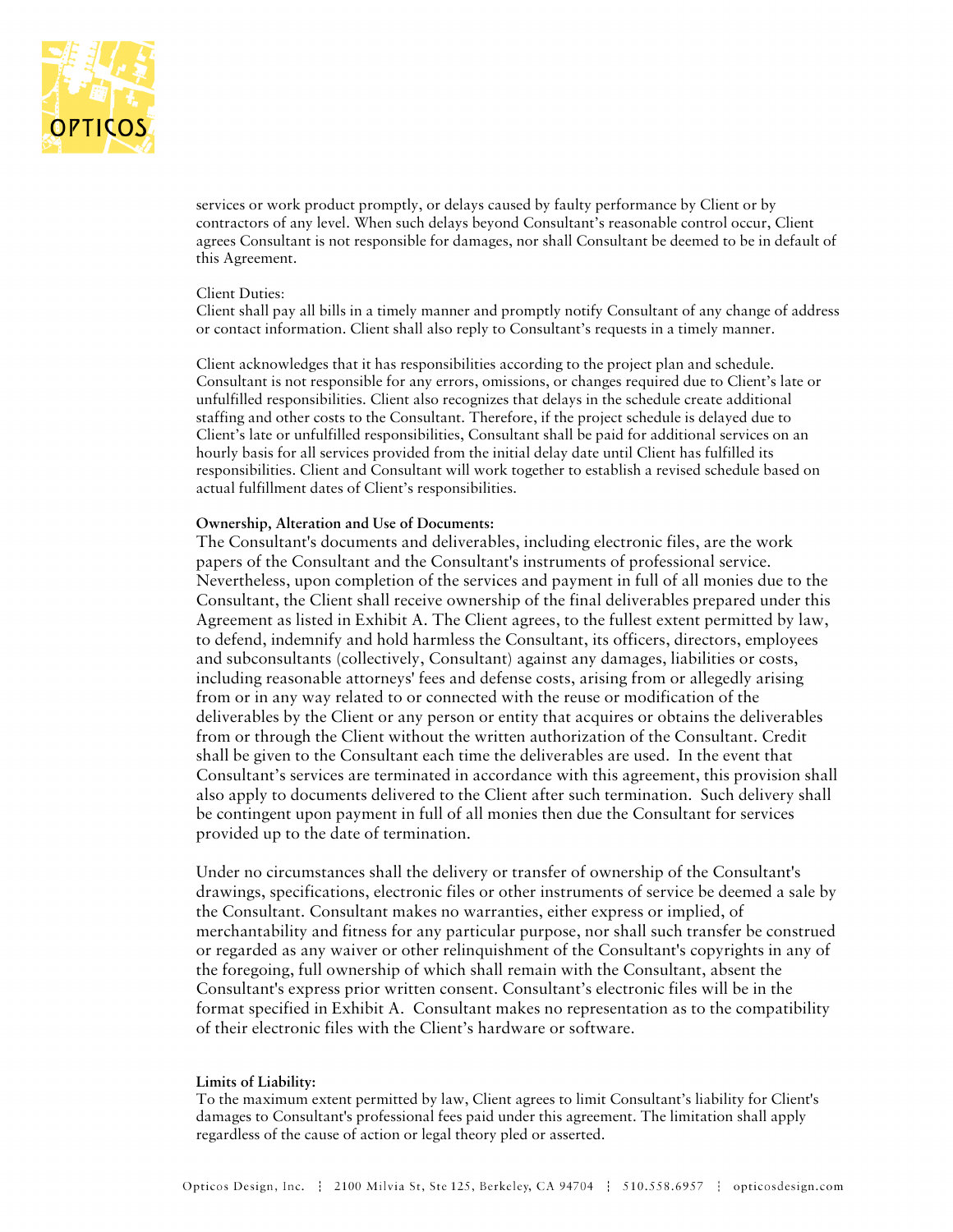

### **Dispute Resolution:**

Should any dispute between the parties arise out of this agreement, they shall first attempt to resolve the dispute informally between them. Both parties agree to meet and confer in good faith, and only cease discussion between them when it becomes reasonably apparent that they will be unsuccessful in resolving the dispute between then. In that event, the dispute shall be submitted to mediation as a condition precedent to binding dispute resolution. The parties covenant that they will participate in the mediation in good faith, and that they will share equally in its costs. All offers, promises, conduct and statements, whether oral or written, made in the course of the mediation by any of the parties, their agents, employees, experts and attorneys, and by the mediator, are confidential, privileged and inadmissible for any purpose, including impeachment, in any arbitration or litigation proceeding involving the parties, provided that the evidence that is otherwise admissible or discoverable shall not be rendered inadmissible or non-discoverable as a result of its use in the mediation.

#### **Right to Terminate:**

In addition to all rights of Consultant to suspend or withhold work as herein provided, both Client and Consultant shall each have the right to terminate this Agreement upon providing the other party with 30 days' written notice. Consultant shall be paid for all services performed through and including the termination date and shall be reimbursed for all reimbursable expenses incurred through and including the termination date. Neither party shall have any liability to the other for any losses, damages, or claims sustained by a party by virtue of or incurred after the date of termination. Notwithstanding completion or termination of this Agreement for any reason, all rights, duties and obligations contained in this Terms + Conditions section of this Agreement shall survive such completion or termination and remain in full force and effect until fulfilled.

#### **Miscellaneous:**

If any provision of this Agreement shall be held by a court of competent jurisdiction to be invalid, unenforceable, or void, the remainder of this Agreement shall remain in full force or effect.

Nothing in this Agreement is intended to create, nor shall it be construed to create, a fiduciary duty owed by either party to the other party.

#### **Payment Terms:**

Services and reimbursable expenses shall be billed monthly and are due upon receipt. Client shall make payment to Consultant upon receipt of invoice. Any payment overdue by more than 15 days shall bear interest, compounded monthly, at six  $(6)$ % per annum, or the maximum rate allowable by law, whichever is less. Payment of interest, however, will not cure a failure by Client to make payments to Consultant when due. Consultant reserves the right to suspend work on any project when invoices have not been paid within fifteen (15) days after having been rendered.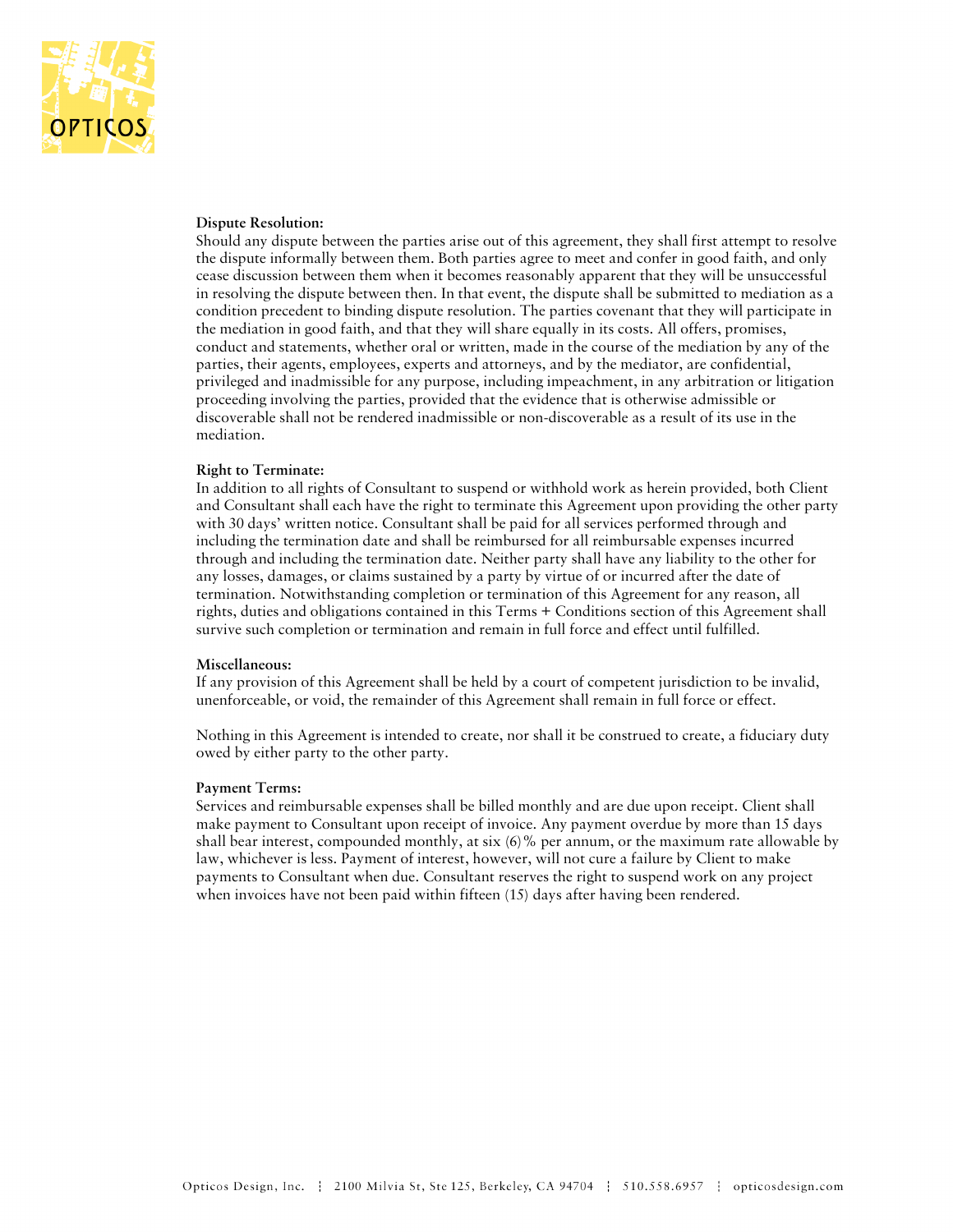

### **Commencement Date:**

Consultant shall commence its services as soon as is reasonably practical after receipt of this Agreement signed by Client and the deposit paid in full, if required.

\_\_\_\_\_\_\_\_\_\_\_\_\_\_\_\_\_\_\_\_\_\_\_\_\_\_\_\_\_\_\_\_\_\_\_\_\_\_\_ \_\_\_\_\_\_\_\_\_\_\_\_\_\_\_\_

\_\_\_\_\_\_\_\_\_\_\_\_\_\_\_\_\_\_\_\_\_\_\_\_\_\_\_\_\_\_\_\_\_\_\_\_\_\_\_ \_\_\_\_\_\_\_\_\_\_\_\_\_\_\_\_

Consultant: Date Opticos Design, Inc. By: Karen Parolek, CFO

Client: Teton County, Town of Jackson Date By: \_Natalia D. Macker, Chairwom Teton County Board of County Commissioners

\_\_\_\_\_\_\_\_\_\_\_\_\_\_\_\_\_\_\_\_\_\_\_\_\_\_\_\_\_\_\_\_\_\_\_\_\_\_\_ \_\_\_\_\_\_\_\_\_\_\_\_\_\_\_\_

Attest:

Maureen E. Murphy Date Teton County Clerk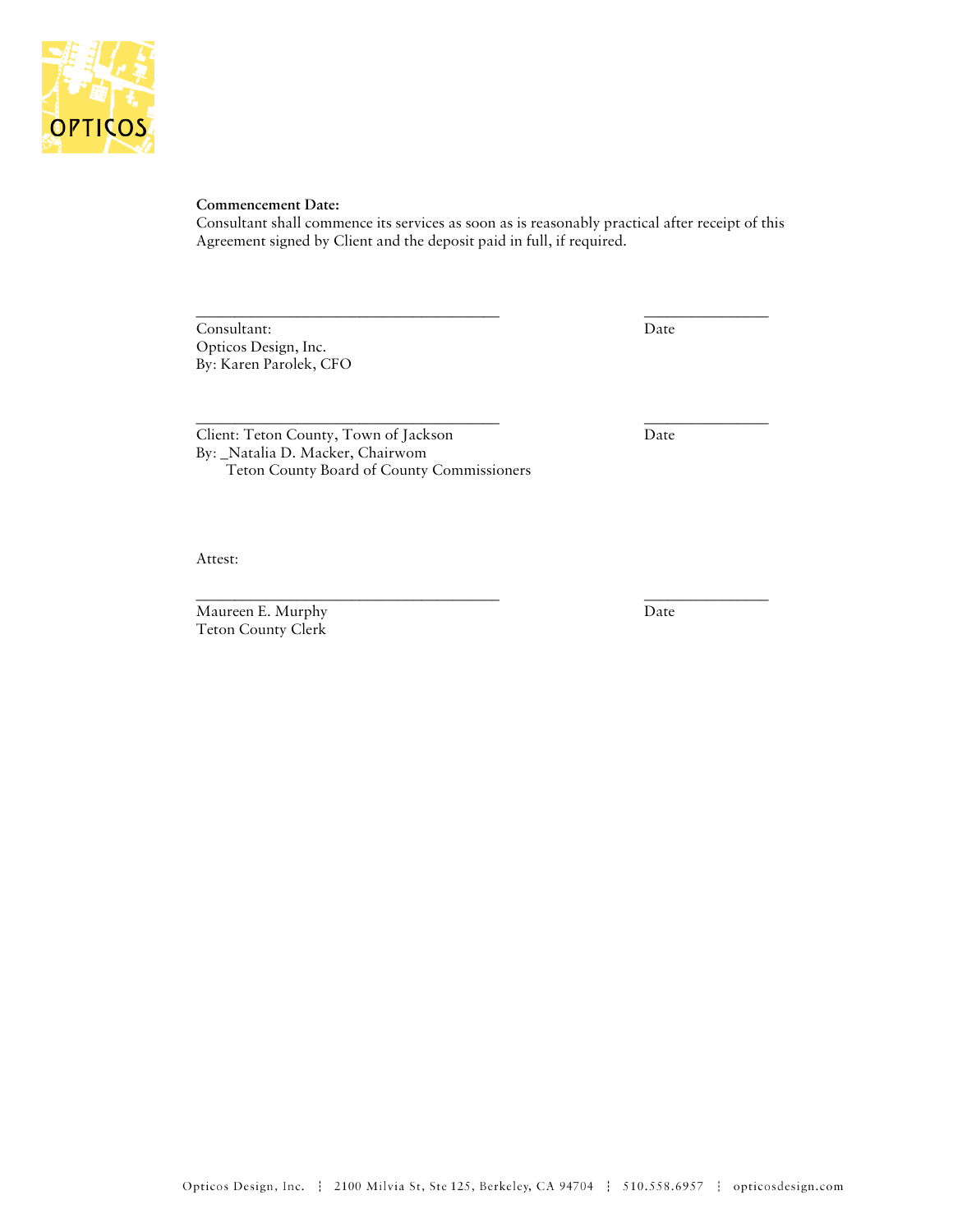

Exhibit A – Project Scope Jackson – Neighborhood Plan Northern South Park

Phase 1 - Project Kick-Off

## **1.1Internal Kick-Off Meeting**

The consultant team will meet with County staff to develop a project timeline outlining the

steps of the process. The details of the scope of work, plan elements, and engagement

process will be refined at this meeting.

Deliverables:

• Kick-Off Meeting Agenda and Notes (PDF)

## **1.2 Stakeholder Interviews**

The consultant team will support the Steering Committee and Staff in identifying potential Stakeholders to ensure that all points-of-view and areas of expertise necessary to inform the project are represented in the interviews. Members of the consultant team will interview Stakeholders, as determined by the Steering Committee and Staff, to understand what goals, ideas, or concerns they have for the project area. This will provide crucial qualitative information that will help to contextualize the quantitative data collected in the following task. In lieu of a site tour, Google Earth may be used during the Stakeholder interviews to help visualize specific concerns about the site, or to reference specific local precedents and examples that Stakeholders might provide over the course of the interview.

Deliverables:

• Summary of Stakeholder Interviews (PDF)

## **1.3 Data Collection and Review of Existing Documents**

The consultant team will collect existing conditions information from a variety of sources, including current Town and County baseline information, previous planning studies and documents, publicly available and third-party datasets such as CoStar, Loopnet, and MLS, and physical observation. This information will be used to establish a baseline of information on existing conditions of the area, including the physical conditions above and below grade, social, demographic, and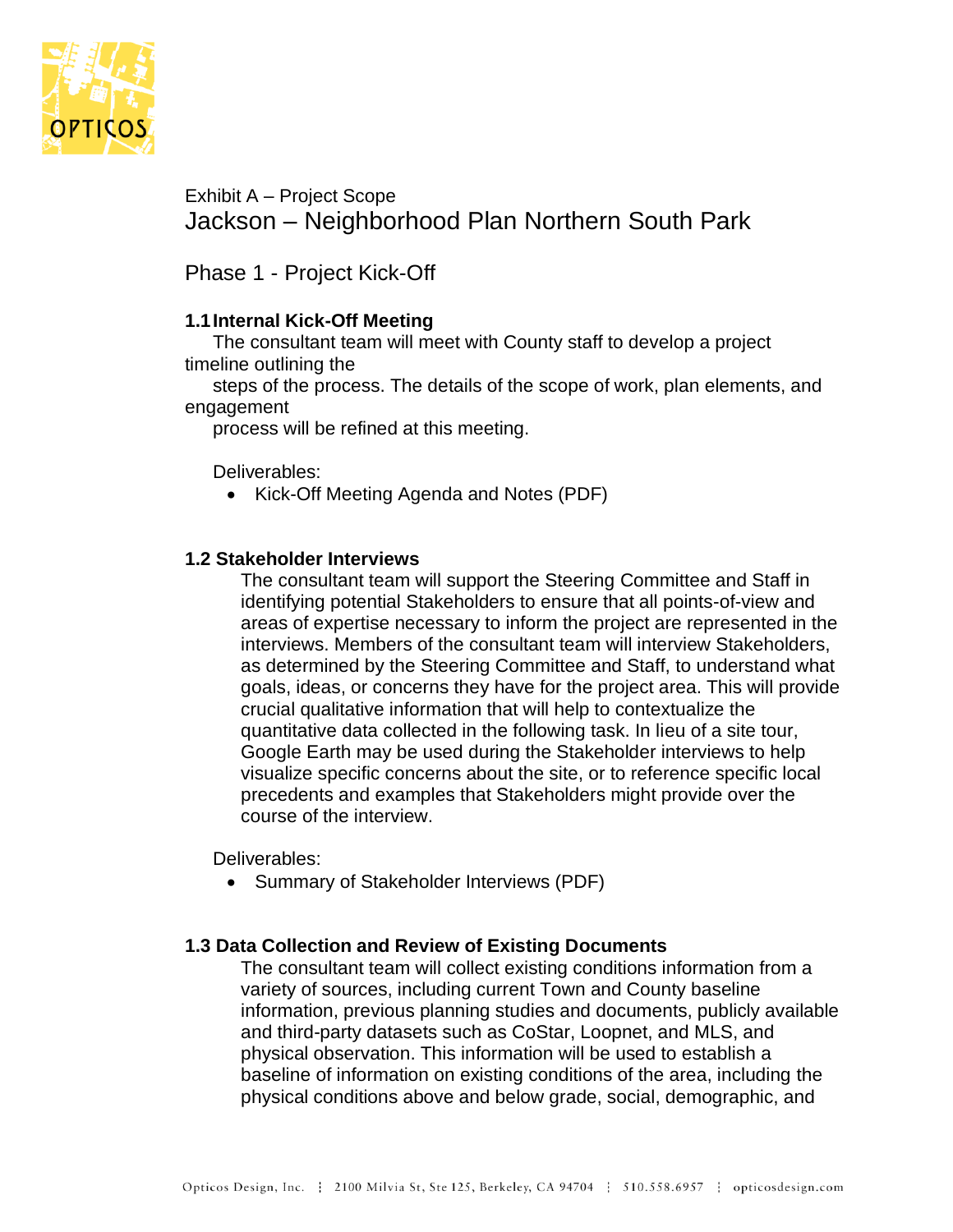economic conditions, and documentation of the range of pressures driving new development, as well as the impact that development in this area is expected to have on the local and regional environment and transportation system. Information to be reviewed and assessed may include, but is not limited to the following:

- o Existing plans for the project area, including any plans for circulation and development envisioned for the area;
- o Existing zoning, easements, or restrictions as they pertain to project areas and surrounding area;
- o Zoning analysis, build-out analysis, and infrastructure analysis;
- o Environmental analysis;
- o Traffic data as it pertains to the larger project area;
- o Utility plans, existing and proposed;
- o Comprehensive Plan sub-area plans;
- o Any constraints mapping conducted by others;
- o Affordable Workforce Housing studies and plans;
- o Pathways Master Plan; and,
- o Market analyses and demographic data, including any projections, will analyze demand for residential, retail, office, and hospitality space in greater Jackson area.

Deliverables:

• None

# Phase 2 - Establish Frameworks

## **2.1 Analysis and Evaluation**

The consultant team will analyze documents collected in Task 1.3 Data Collection and

Review, and will evaluate what impact this information will have on the development of the plan and supporting regulations. Existing conditions for topics including traffic and natural resources will be analyzed to identify "hot spots" that need attention. These "hot spots" will help to inform special areas of focus at the Public Orientation, where efforts will be made to establish a shared understanding of the constraints and possibilities posed by these issues. This Analysis and Evaluation exercise will help to provide a framework for the sorts of development types to consider for the development of Northern South Park. The report could be formatted as a slide deck to facilitate clearer presentation to Stakeholders and community members. Analysis may include:

o Physical Constraints of the Existing Conditions;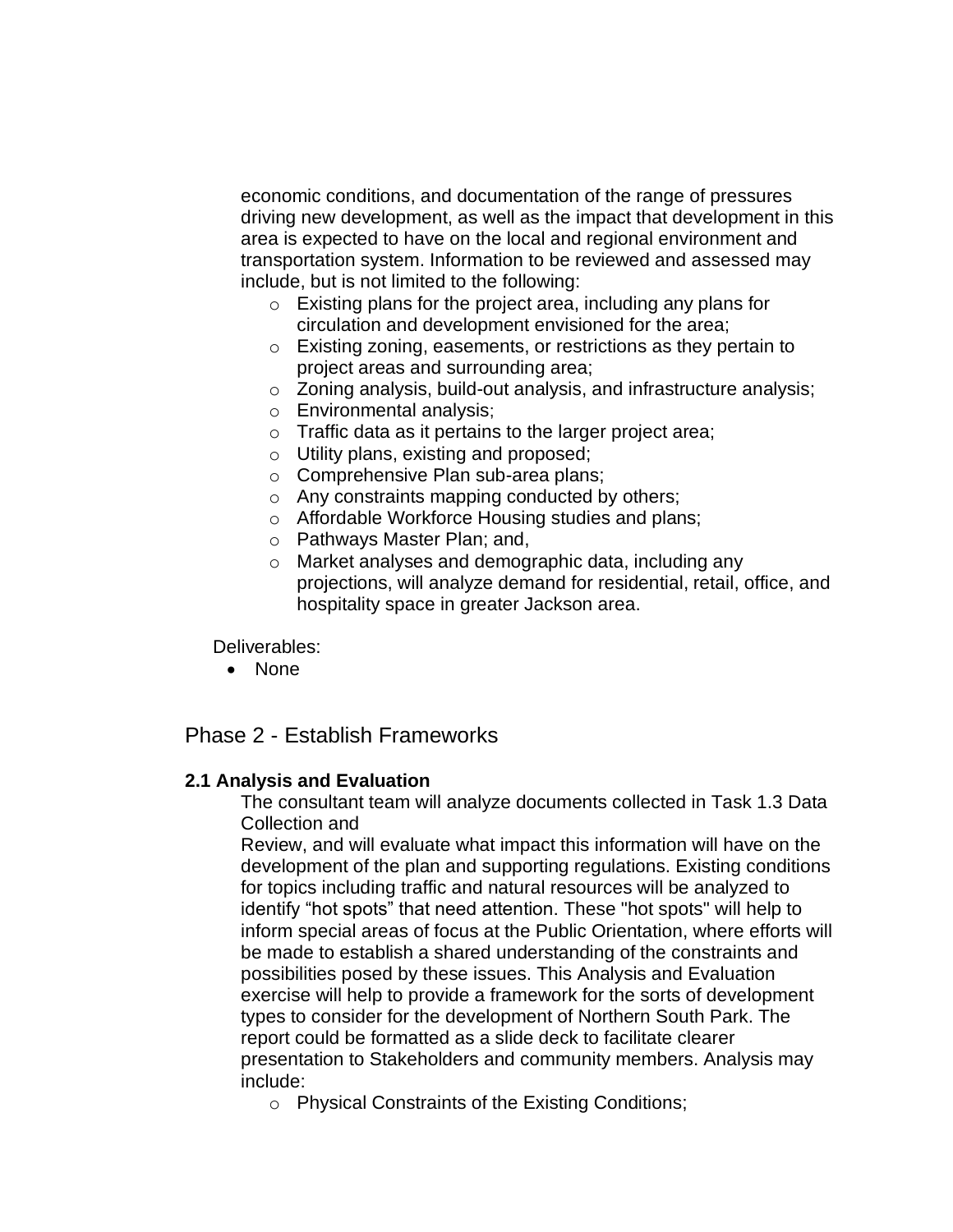- o Traffic Conditions;
- o Environmental Resources, including review, analysis, and summary of existing documentation on the state of the local and regional environmental resources;
- o Easements;
- o Infrastructure;
- o Views;
- o Local Building Types;
- o Local Urban Form Patterns;
- o Housing Needs Analysis; and
- o Trends Analysis, including:
	- Development Drivers;
	- Housing Production and Cost; and
	- Population and Employment Growth.

Deliverables:

• Existing Conditions Report (PDF or PowerPoint)

## **2.2 Public Orientation and Visioning Workshop**

Opticos will lead an interactive public meeting (in person or digital, to be determined) to introduce the project to the community, set the process framework for the course of the planning process, communicate the necessary feedback loops for public input, and establish expectations and goals for the Plan. The meeting will establish an "educational baseline" for the Steering Committee and the public so there is a common understanding of the goals and the process, as well as best practices and constraints to feasibility. This meeting will explain the project and establish a shared community understanding of the purpose, process, roles, and opportunities for community involvement.

Community members will have the opportunity to ask questions and gain further

understanding following a presentation of the consultant team's analysis of existing

physical conditions and background information on placemaking and urban design

concepts. During the workshop, community members may be asked to share their

expertise regarding cherished local buildings, streets, and public spaces to help bolster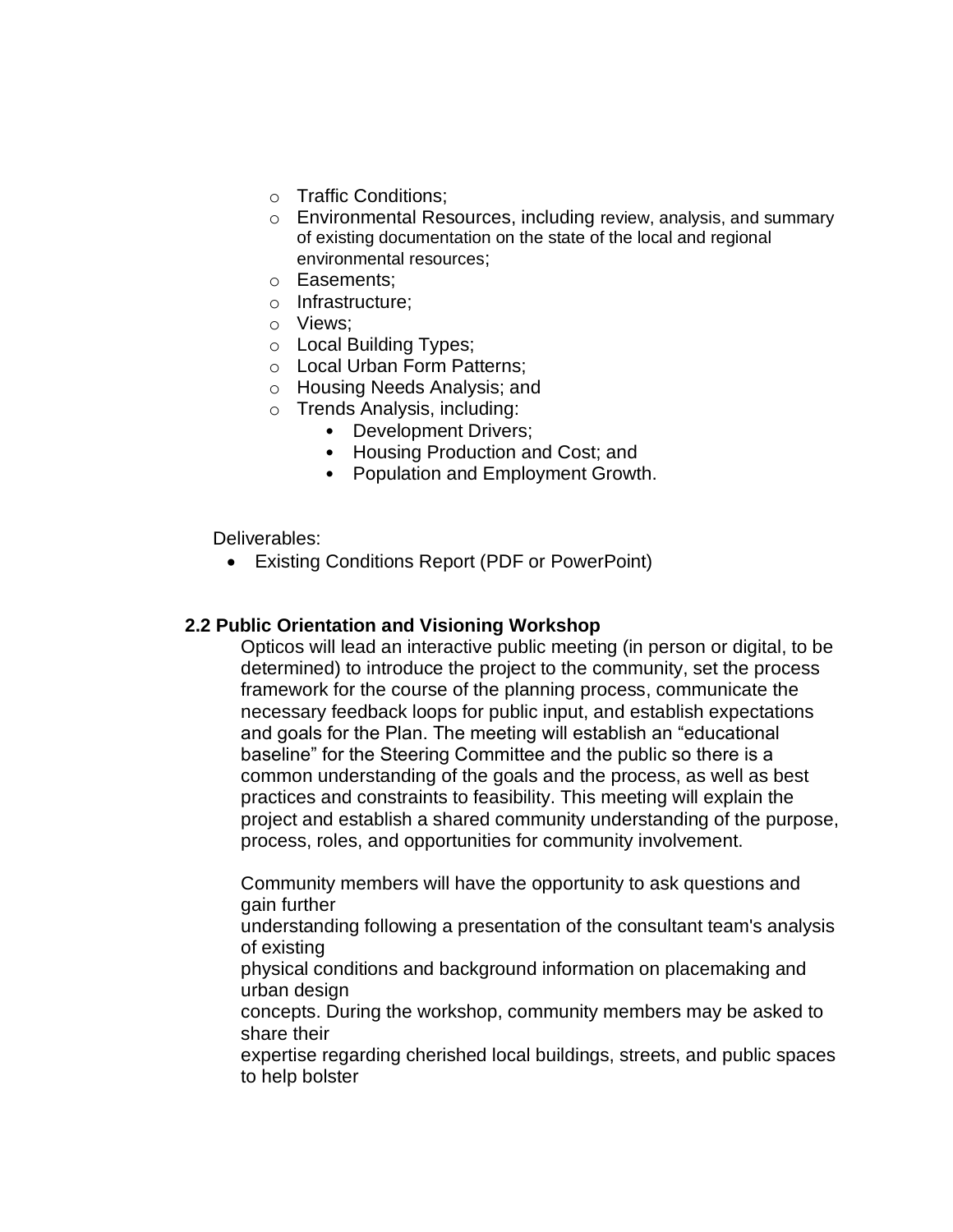the analysis of Local Building Types and Local Urban Form Patterns in Task 2.1.

The consultant will also facilitate discussion among the participants to determine

additional issues and opportunities for the plan, drilling down into the trade-offs of the

question of "what makes a place livable?" with the goal of reaching a consensus around

an initial framework for the future design work.

Deliverables:

• None

# Phase 3 - Scenario Development

## **3.1 Create Alternatives**

The consultant team will develop three alternative development scenarios through careful collaboration with the Steering Committee and Staff. In addition, the consultant will analyze a No Action alternative based upon existing zoning. Each scenario will include an explanation of how the alternative is able to meet the vision for the area, establish the urban design framework, and identify potential land use patterns with varying density, layout and affordability options.

Specific issues to be addressed by all alternatives may include, but are not necessarily

limited to the following:

- o Defined Project Goals and Objectives. This will identify points of conflict among community desires, and will provide possible design adjustments or policy tools to enable the project to reach overarching goals, or clarification of the trade-offs necessary to achieve specific interests;
- o Density, use, and other potential zoning standards based on either existing Complete Neighborhood zone districts, such as the new Town zoning, or the creation of new zones to address the specific goals and needs of Subarea 5.6;
- o Affordability Options and Analysis;
- o Job Generation Analysis;
- o Market Analysis and Projected Population;
- o Fiscal Impacts to the County, Town, and future residents;
- o Site design and general bulk and scale characteristics;
- o Building types and housing types to support housing options;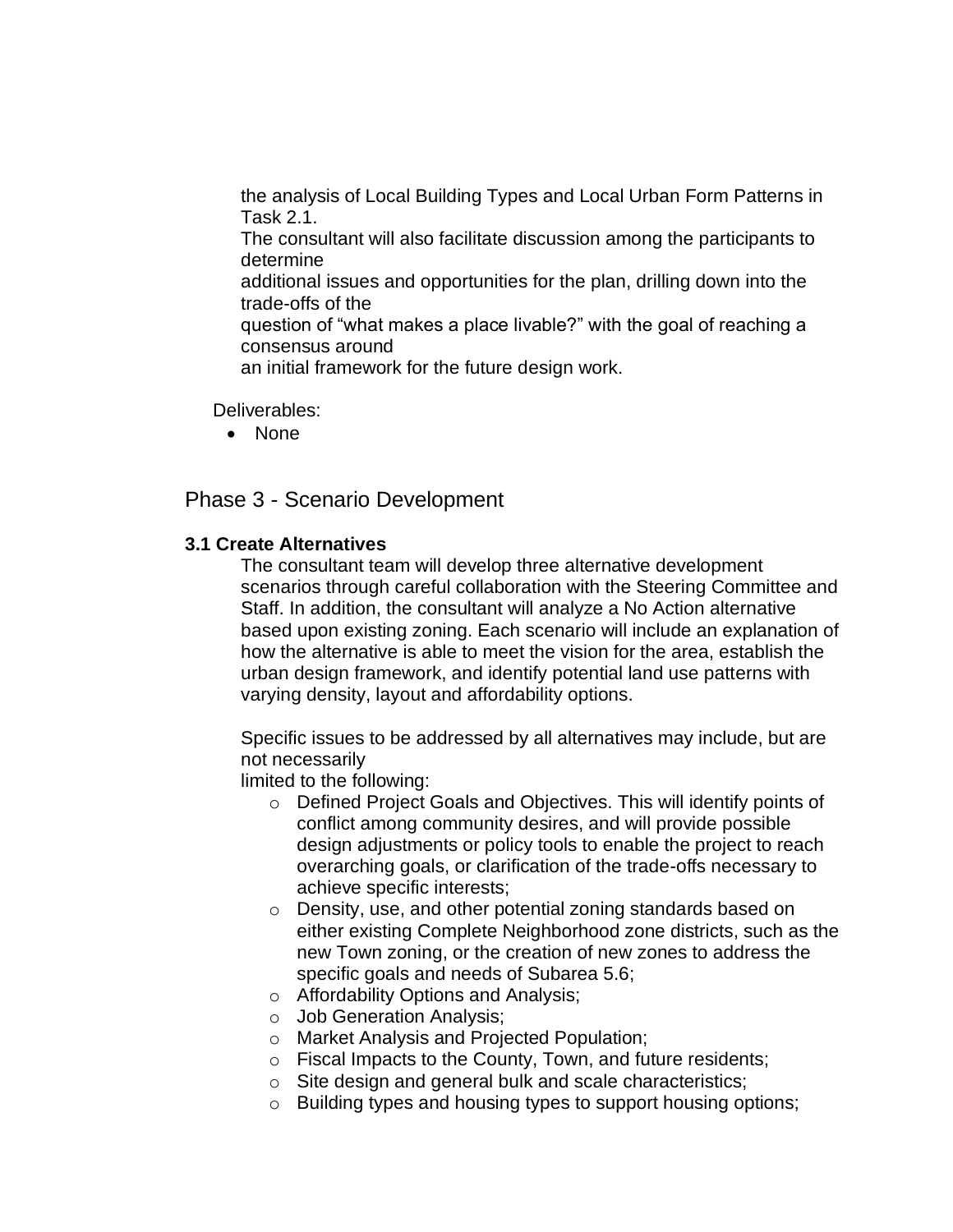- o Multi-modal transportation connectivity and traffic impacts, specifically including information about:
	- Pedestrian and bicycle connections to adjacent and regional community amenities and facilities;
	- Walkability of the area, with an eye toward increasing pedestrian safety within the development and at the surrounding connector roadways;
	- Bike-ability of the area, including evaluation of measures such as shared lanes/shared bicycle paths, dedicated bike lanes or routes, or off-street facilities, as well as a combination of those strategies aimed at integrating bicycle mobility into the greater region as a viable alternative;
	- Traffic impacts associated with the larger area, and connectivity analysis served by multiple redundant facilities and non‐vehicular modes; traffic impacts analysis will include a projection and comparison of Vehicle Miles Traveled (VMT) for each design alternative, including measures to reduce VMT;
	- Ability to integrate transit service into the study area;
	- Standards for connecting developments within Subarea 5.6 even when done by different landowners and at different times;
	- Community amenities and services (parks, schools, playgrounds, open space, etc.);
	- Infrastructure (drinking water, sewer, storm water drainage, electricity, natural gas, etc.);
	- Environmental impacts;
	- Neighborhood commercial and community institutional needs analysis;
	- Implementation of Comprehensive Plan values;
	- Community and stakeholder engagement and participation; and,
	- Sustainability elements and open space conservation.

# **3.2 Model 3 Scenarios to Measure Scenario Performance**

Cascadia Partners will utilize Envision Tomorrow to model the fiscal, environmental,

transportation, affordability, job creation and infrastructure impacts of each of the three scenario alternatives. Assessor's data and environmental constraints identified in Sub-Task 2.1 Analysis and Evaluation will be used to establish a baseline, then Cascadia will work with Opticos, the Steering Committee and staff to calibrate model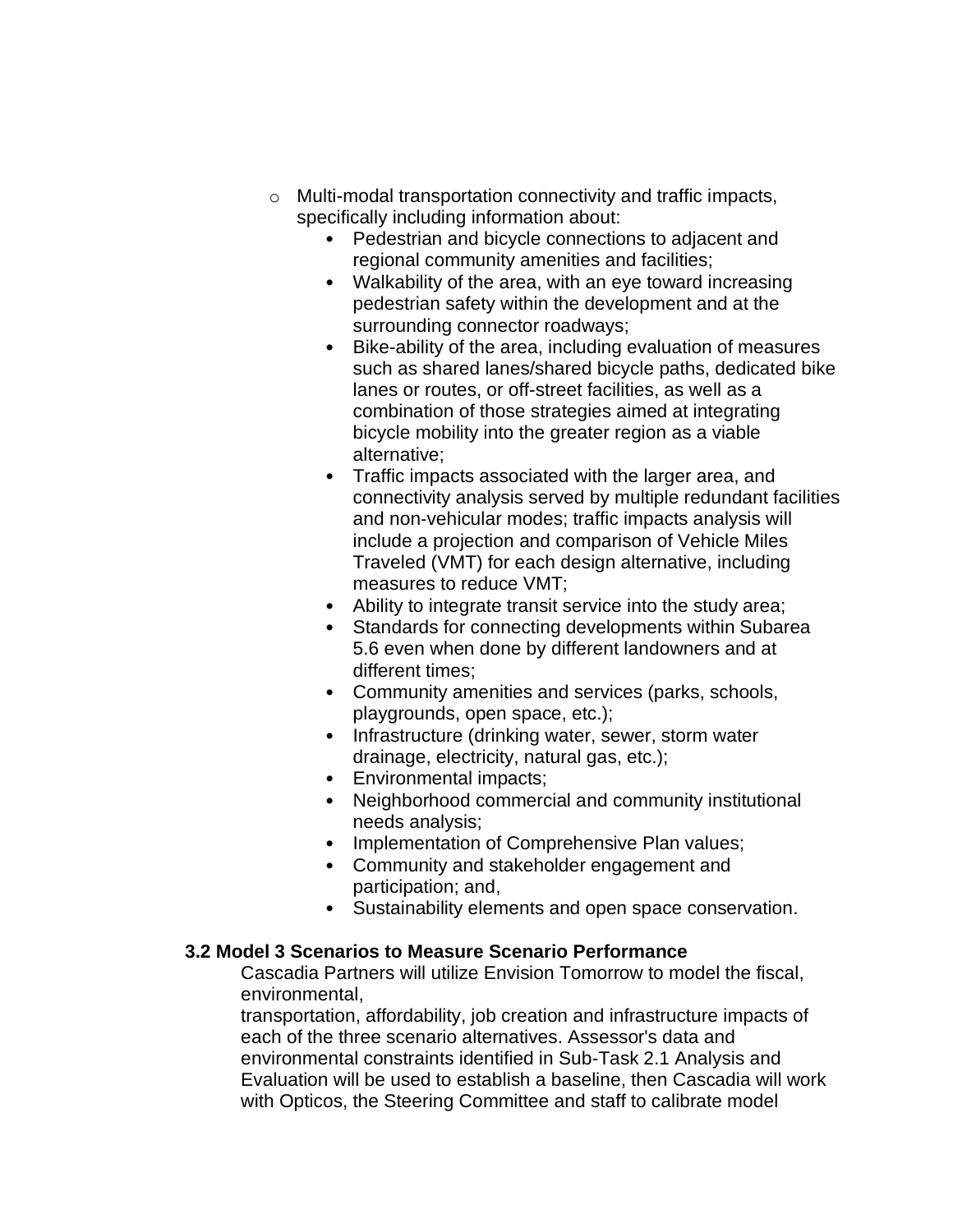"building blocks" to identify ideal product types, price points, and mix of residential and commercial development within each scenario. Scenario performance will show for each of the three scenarios:

- o Housing Affordability:
	- Housing mix and price points;
	- Compare housing production statistics against housing needs developed in Task 2; and
	- Test various incentives and regulations such as tax abatements, density bonuses, and inclusionary housing requirements.
- o Job Generation:
	- Estimate employment capacity; and
	- Leverage QCEW data to estimate average wages for workers.
- o Fiscal Impact:
	- Roadway, sewerage and water infrastructure costs and O&M;
	- Impact to sales and property tax.
- o Transportation Performance:
	- VMT per capita;
	- Transit trips; and
	- Walk and bike trips.
- o Environmental Performance/Sustainability:
	- Building energy and water use; and,
	- Impervious surface coverage.

Results of the models will be compiled into engaging presentation materials to make

results clear to the community for use as part of the presentation in the following task.

Deliverables:

- Scenario "Report Card" graphics for inclusion on project website
- Power Point Presentation to be included with deliverable in task 3.3

## **3.3 Alternatives Presentation and Check-In with Community**

The consultant will lead two public presentations (in person or digital, to be

determined) of the alternatives developed. The presentation will cover all elements of

the alternatives described above including planning, transportation, economic, and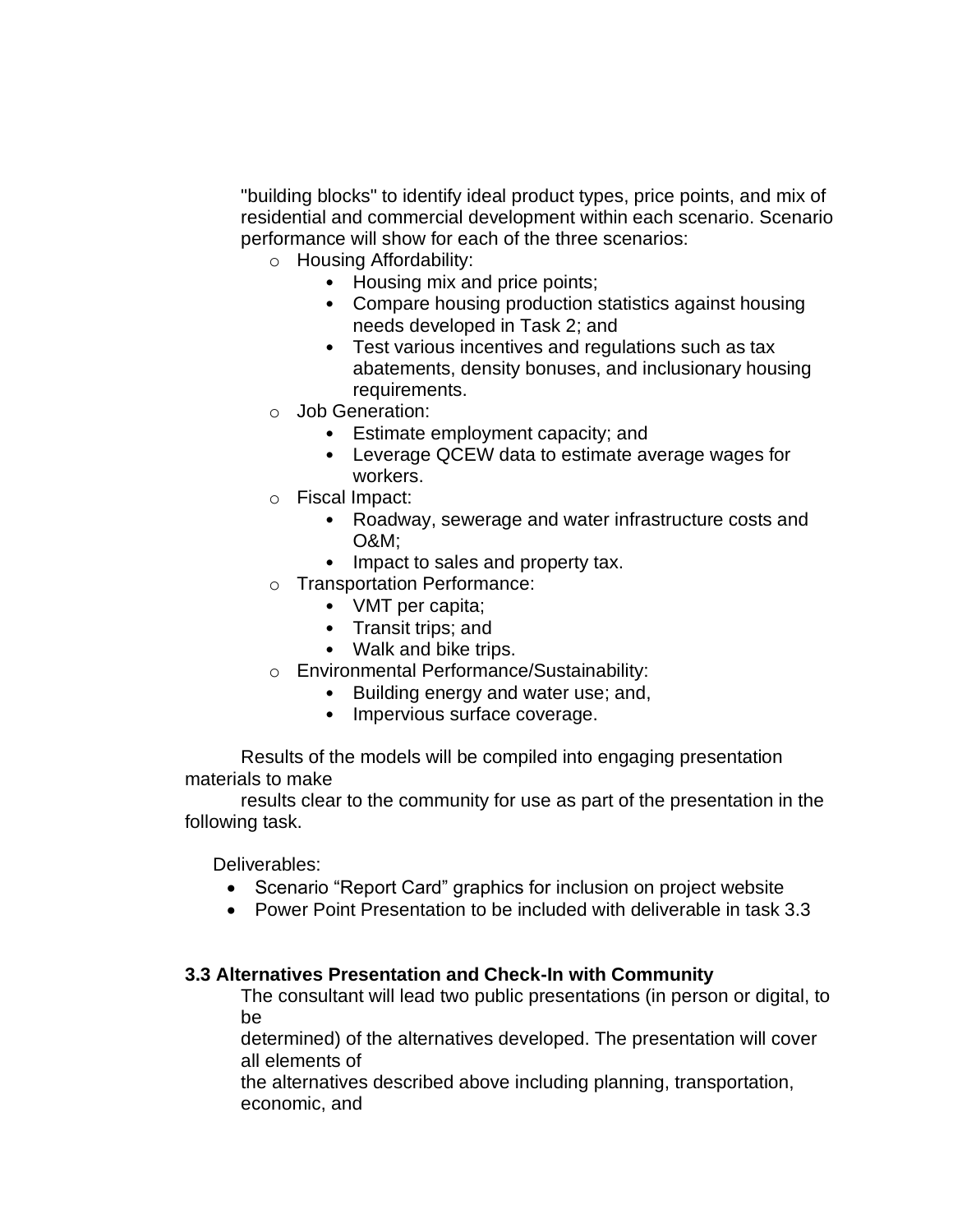environmental proposals, as well as other development standards. Three-dimensional (3D) renderings will be used in addition to plan drawings and statistical documents to enable all participants to visualize and provide comment on the alternatives.

This event will provide an opportunity for the consultant team to "checkin" with the

public and make sure that the scenario alternatives successfully capture the goals,

visions, and ideas shared during the Public Orientation and Visioning Workshop. The

public will be engaged to provide input on the alternatives to inform which alternative, or combination of alternatives should be advanced to complete the Plan. This process will be transparent with all community members having opportunity for input into their preferred alternative(s), providing opportunities for both active and passive engagement by the public.

Digital engagement tools will allow community members to participate remotely, even for in-person presentations, to allow for the greatest number of participants.

Deliverables:

• Community Check-In Report Memo (PDF)

Phase 4 - Plan Development

## **4.1 Draft Plan**

The consultant team will utilize feedback from the Community Check-In to identify and

refine a preferred scenario. In addition, the plan will include Policy recommendations

for land use and zoning revisions or other amendments and resources necessary to

implement the plan.

- o Defined Project Goals and Objectives
- o Density, land use, and zoning maps:
	- Future land use analysis, required building and/or structural elements, streetscape details, drainage and landscape design, and utility upgrades as necessary;
	- Since density is not a reliable predictor of building form, zoning standards will include elements related to building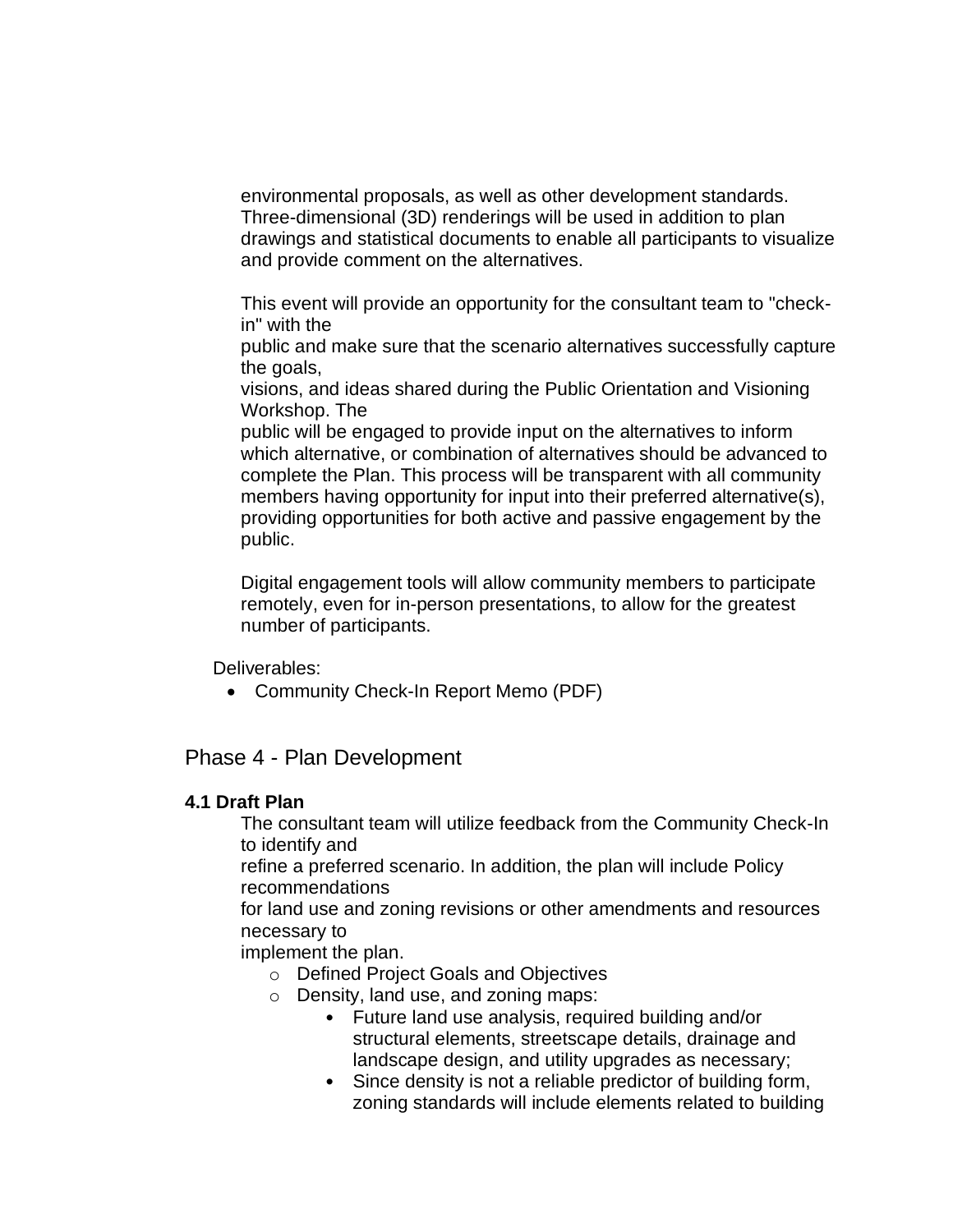form and building types to provide more predictable development outcomes.

- o Residential Affordability Analysis and Requirements
- o Job Generation Analysis
- o Market Analysis and Projected Population
- o Fiscal Impacts to the County, Town, and future residents
- o Site design and general bulk and scale characteristics
- o Building types and housing types to support housing options
- o 2D fully-rendered illustrative master plan of the entire district at full build-out.
- o 3D images at eye/street level, including before and after visualizations
- o Visualization using digital 3D massing model
- o Multi-modal transportation connectivity and traffic plan
- o Community amenities and services plan (parks, schools, playgrounds, open space, etc.)
- o Infrastructure requirements and recommended upgrades (drinking water, sewer, drainage, electricity, etc.)
- o Environmental impact analysis, including review, analysis, and summary of how different plan alternatives align with existing local and regional environmental guidance
- o Development phasing plan for build-out of Subarea 5.6
- o Summary of the community and stakeholder engagement and participation
- o Policy recommendations for land use and zoning revisions or amendments, necessary to implement the plan. This will include the consultant drafting all necessary Land Development Regulation Text and Map Amendments necessary to implement the plan for consideration by the County.
- o Sustainability elements and open space conservation.

Deliverables:

• Review Draft Preferred Plan Document (PDF)

## **4.2 Development Strategy**

Cascadia Partners will conduct an analysis of the preferred alternative (plan) and develop implementation strategies utilizing information from the Analysis and Evaluation and Scenario Modeling tasks. This information, along with recommendations from other members of the consultant team, will be incorporated into the implementation section of the Draft Preferred Plan, and will include: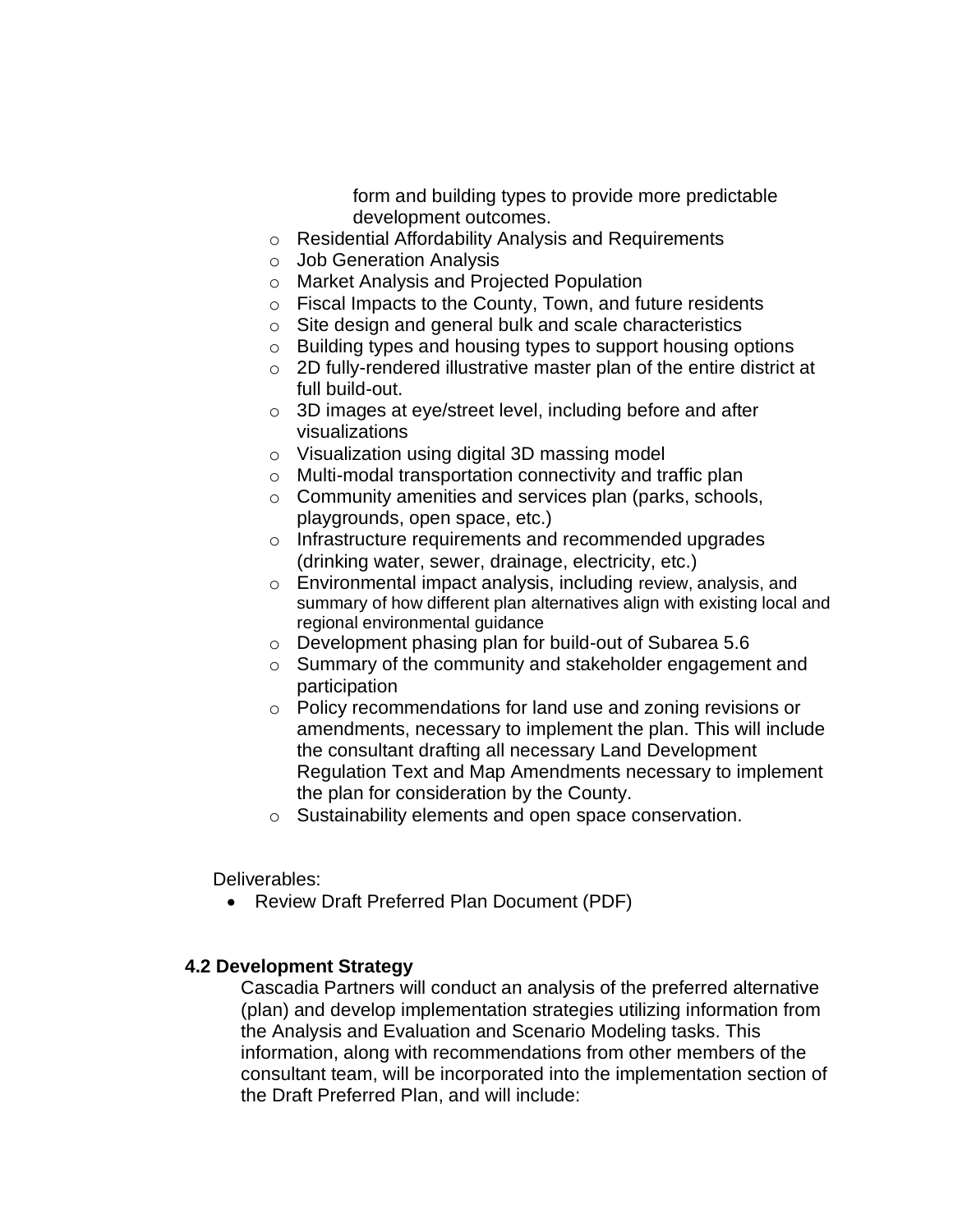- o Absorption Analysis: Cascadia Partners will convert the population and job projections produced in Task 2 into an annual estimate of the rate of absorption for housing and space. Understanding how fast the market can likely build and sell/lease homes and employment space has a major impact on the location, mix, and size of project phases;
- o Phasing Plan: With the benefit of the Absorption Analysis, Cascadia Partners will advise the project team on potential starting locations and the scale and speed at which phases can be contemplated. Close coordination with the engineering team will be important to understand the infrastructure cost considerations of any phasing as well; and
- o Infrastructure Financing Strategy: Financing public infrastructure is often the single most costly hurdle facing the development of new neighborhoods of this scale. Many large scale projects suffer financial ruin due to a miscalculation of phasing scale, timing, and associated infrastructure costs. Several tools exist for the financing of public infrastructure and should be established (or at least contemplated) at the same time as the master planning itself.

## **4.3 Steering Committee and Staff Review**

The consultant will meet with the Steering Committee and staff to review the plan. The

consultant will incorporate comments and edits consistent with the overall goal and

complete draft Adoption Plan for release to the public for review.

Phase 5 - Finalize Plan

## **5.1 Public Unveiling and Final Check-In with Community**

Opticos will unveil the Adoption Draft Plan to the public, and will provide an opportunity

for public input. This Adoption Draft Plan will be presented by the consultant (in person or digitally, to be determined) and posted online.

Deliverables:

■ Adoption Draft for Public Review Document (PDF)

## **5.2 Present to Joint Planning Commissions**

A similar presentation by the consultant at a Joint or separate Planning **Commission**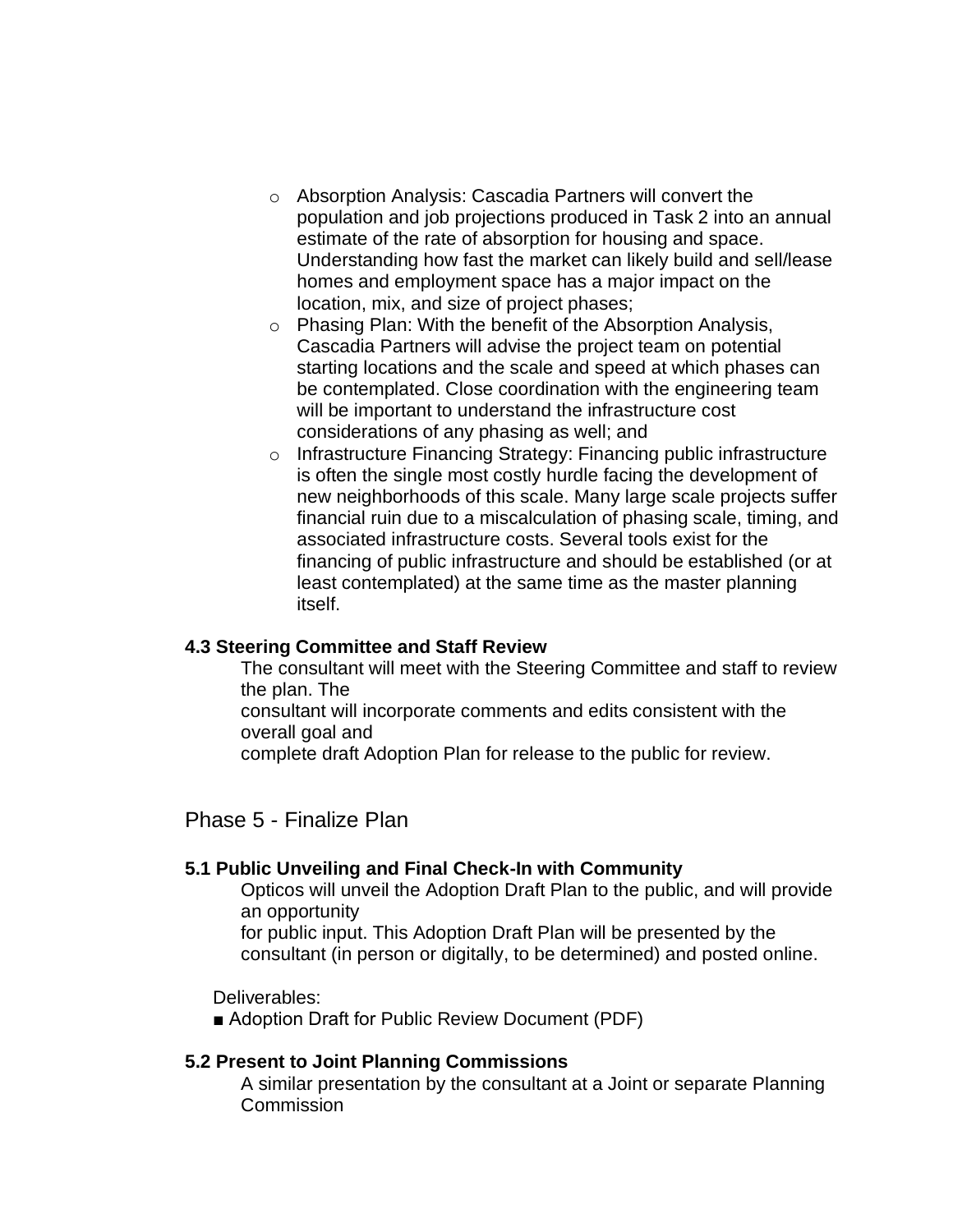meeting(s) will provide the Adoption Draft Plan to the Town and County Planning

Commissions for recommendation. The Commissions could choose to make one

recommendation or separate recommendations as they desire.

## **5.3 Present to Board of County Commissioners and Town Council**

The County and Town elected officials will meet jointly for a Plan presentation by

the consultant, review of public comment, a question and answer session and initial

discussion.

The Town will meet individually to review the entire Plan to provide the County direction on connection to Town infrastructure including but not limited to Municipal sewer, water, storm sewer, transportation network, and other infrastructure. In making this determination the Town will consider all aspects of the Plan and provide the County a detailed explanation/analysis for the basis of its decision on connection to Town infrastructure.

The County will meet individually to consider acceptance of the Plan based upon Town and public input.

Deliverables:

■ Final Adoption Draft Document (PDF)

## **5.4 Project Close-Out**

Digital delivery of all files and images created for or used in the Neighborhood Plan and a de-brief with the staff.

Deliverables:

■ Digital Submission of Project Files

## **Project Management**

Bi-Weekly Progress Meetings

Opticos (and other members of the consultant team, as necessary) will participate and

help to facilitate bi-weekly (or more frequent as needed on a week-byweek basis) progress meetings (in person or digital, to be determined).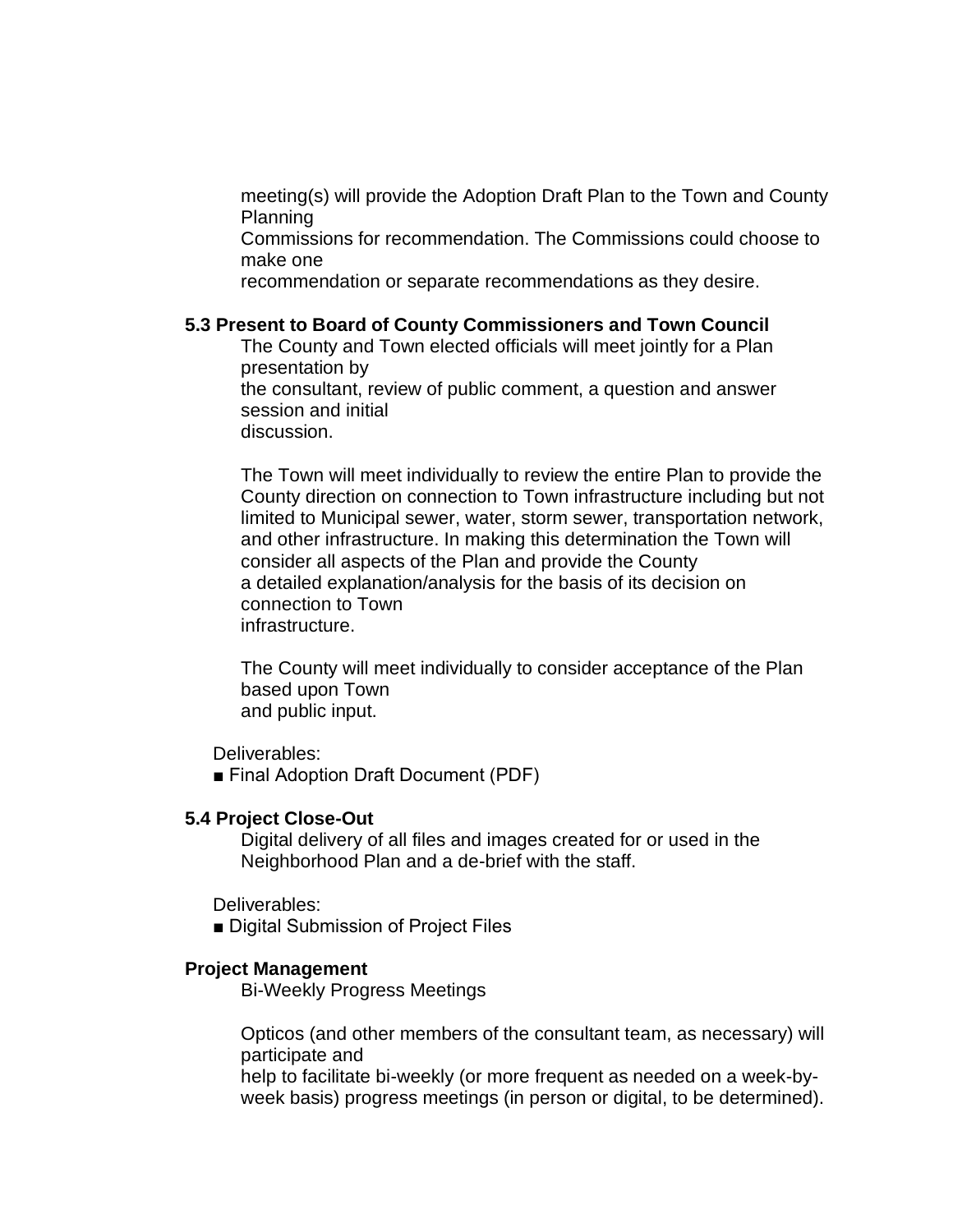Additionally, bi-weekly reports will be provided to track progress and facilitate regular communication between staff and the consultant team.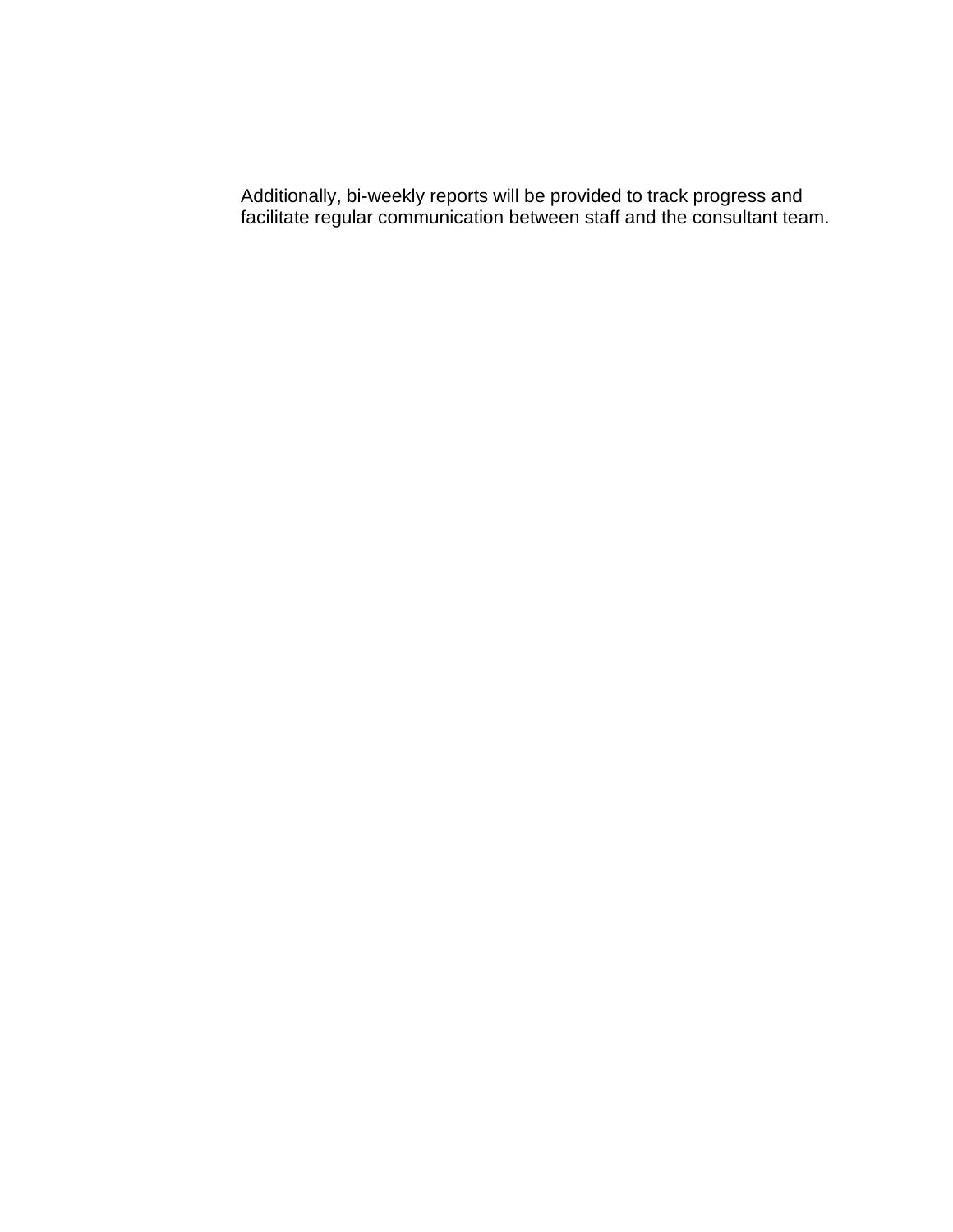Budget Jackson – Neighborhood Plan Northern South Park

|                                | Opticos     | Cascadia                                                         | Cambridge         | Crabtree                                  | Charlier                |                 |
|--------------------------------|-------------|------------------------------------------------------------------|-------------------|-------------------------------------------|-------------------------|-----------------|
|                                | Desian      | <b>Partners</b>                                                  | Systematics Group |                                           | <b>Associates</b>       |                 |
| Phase 1 - Project Kick-Off     | \$14,360,00 | 4,320,00<br>\$                                                   | 847.00            | $$7.500.00 \text{ } $2.000.00 \text{ } $$ |                         | 29.027.00       |
| Phase 2 - Establish Frameworks | \$27.500.00 | \$14,460,00                                                      | 8.155.00<br>\$    | \$                                        | 7.500.00 \$ 2.000.00 \$ | 59,615.00       |
| Phase 3 - Scenario Development | \$70,010,00 | \$65,330,00                                                      | \$40,778,00       | \$10,000.00 \$4,000.00 \$                 |                         | 190.118.00      |
| Phase 4 - Plan Development     | \$76,500.00 | \$20,420,00                                                      |                   | æ.                                        | $$2,000.00$ \$          | 98,920,00       |
| Phase 5 - Finalize Plan        | \$13,000.00 | 4.320.00 \$<br>\$                                                |                   | $$5.000.00$ \$                            | $\sim$                  | \$<br>22,320.00 |
| <b>Totals</b>                  |             | \$201.370.00 \$108.850.00 \$49.780.00 \$30.000.00 \$10.000.00 \$ |                   |                                           |                         | 400,000.00      |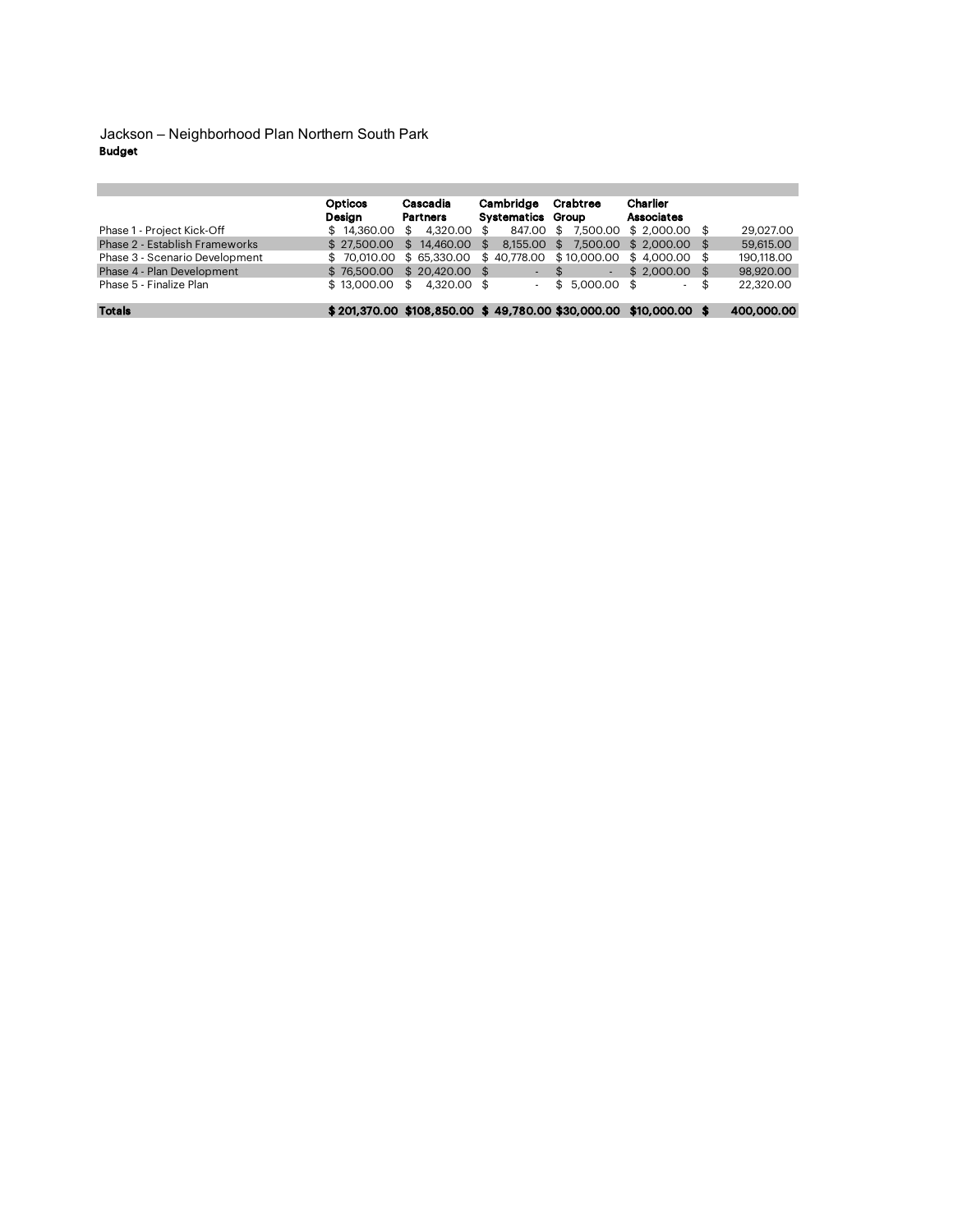# **Timeline**

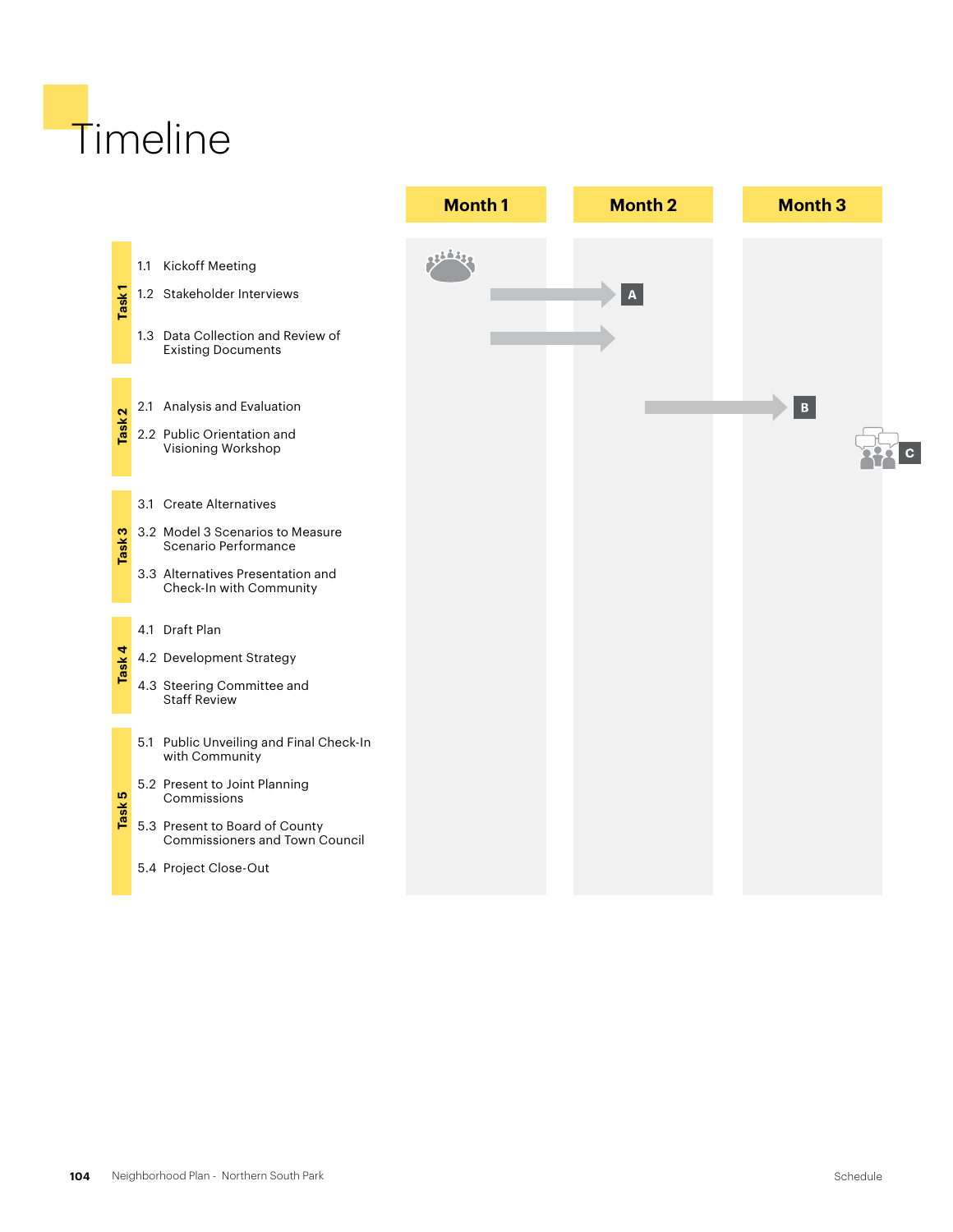